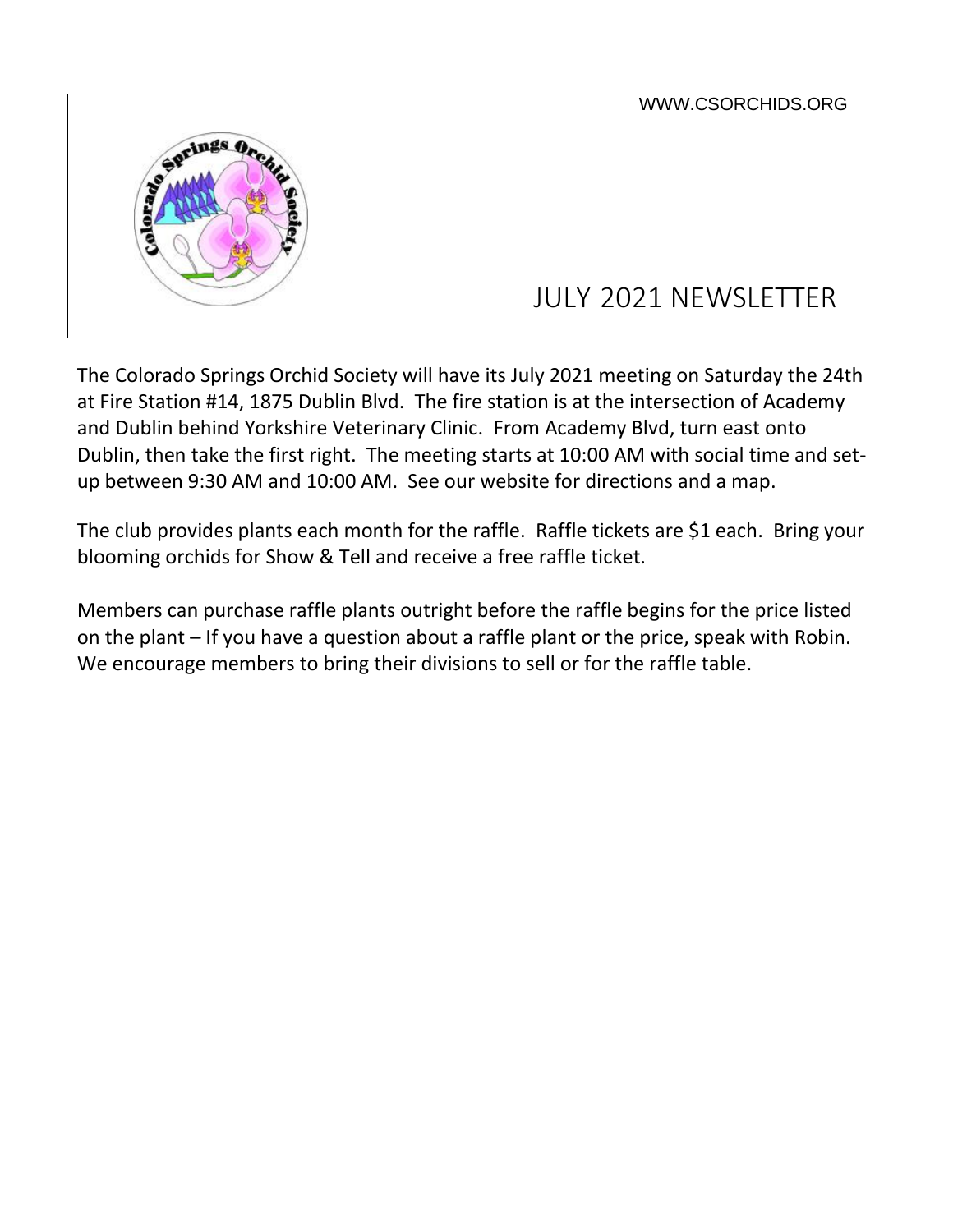## President's Message

It's definitely summertime. Warm temperatures and not nearly enough rain. Just be glad we live down south here where it's cooler rather than in Montana or southern Canada. Whether you believe in climate change or not, it's certainly showing higher temperatures in the western U. S. and more flooding in the eastern U. S.

A few of our members showed up at Lee Ann's house to help her reduce her supply of orchids. As she is going to be moving to Seattle, she needs to downsize before the move. There were several orchids and other plants, including succulents, and lots of other potting and growing supplies left that will be brought to the orchid meeting for distribution.

We had our first CSOS meeting last month since the beginning of the Covid-19 pandemic flared up. Our members were very happy to get the chance to get together and renew friendships and discuss orchids. Mark van der Woerd brought down many plants from Happy House Orchids in Greeley for purchase by our members. He also gave a very good presentation of the growing requirements for many of those orchids and several others.

At present our meetings are subject to the Firehouse rule that **Masks Are Required**. With the rising cases of the Covid-19 Delta variant, the firemen don't want the possibility of infectious germs appearing in their facility. Keep in mind that vaccinations don't necessarily prevent or eliminate the virus but should at least keep you out of the hospital or cemetery. Do it for others if not for yourself.

Stay Well, Roger Stone President, [Colorado Springs Orchid Society](http://csorchids.org/) Email: stonerog@gmail.com